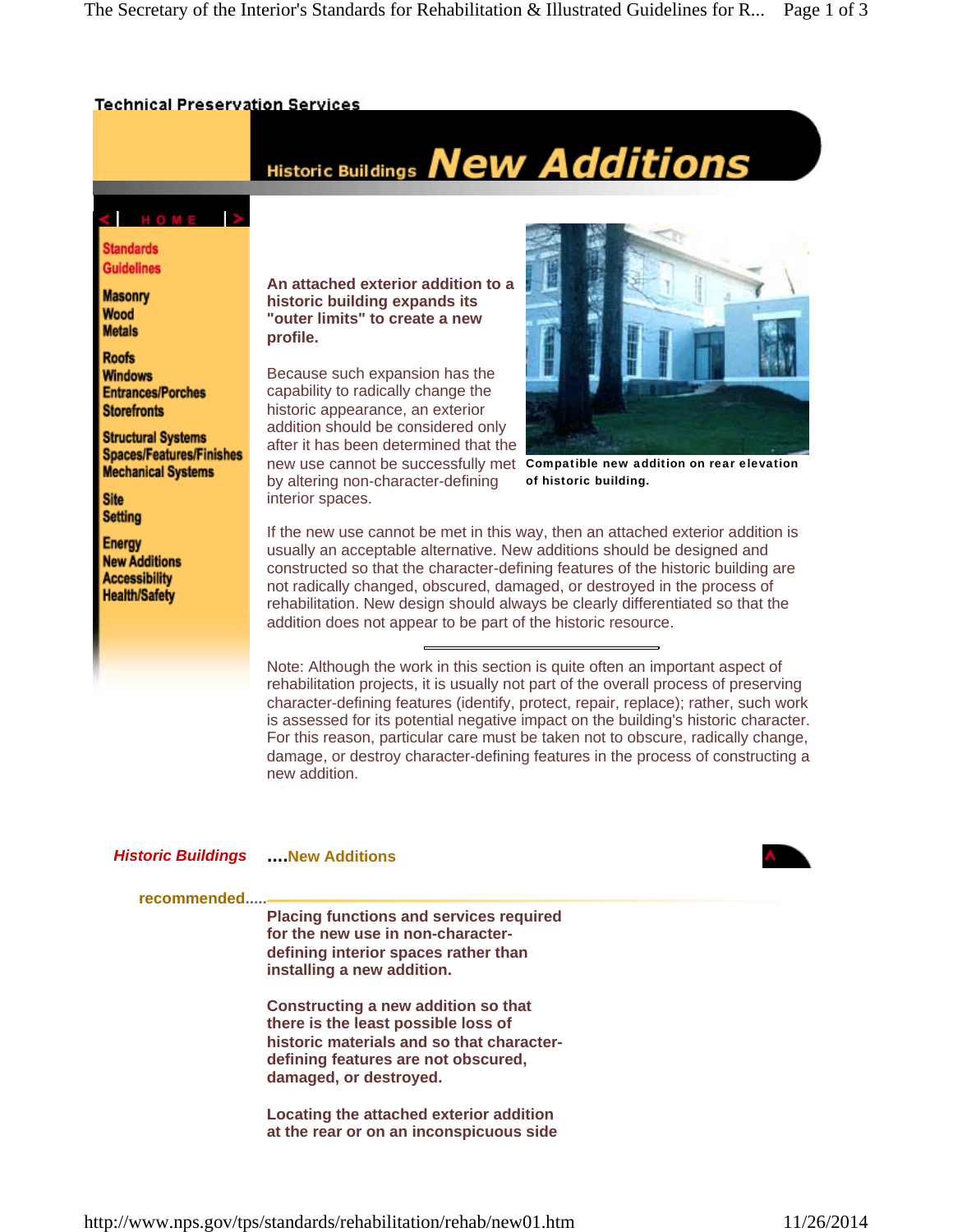**of a historic building; and limiting its size and scale in relationship to the historic building.** 

**Designing new additions in a manner that makes clear what is historic and what is new.** 

**Considering the attached exterior addition both in terms of the new use and the appearance of other buildings in the historic district or neighborhood. Design for the new work may be contemporary or may reference design motifs from the historic building.** 

**In either case, it should always be clearly differentiated from the historic building and be compatible in terms of mass,** 



Contemporary addition (left) to historic library appropriately placed on secondary side elevation.

## **the street.**

not

recommended.....

Expanding the size of the historic building by constructing a new addition when the new use could be met by altering non-characterdefining interior space.

Attaching a new addition so that the character-defining features of the historic building are obscured, damaged, or destroyed.

Designing a new addition so that its size and scale in relation to the historic building are out of proportion, thus diminishing the historic character.

Duplicating the exact form, material, style, and detailing of the historic building in the



Small glass connector between two historic buildings with appropriate setback. ...........................

**materials, relationship of solids** 

................................ ................

**to voids, and color.**

**Placing new additions such as balconies and greenhouses on non-character-defining elevations and limiting and size and scale in relationship to the historic building.**

**Designing additional stories, when required for the new use, that are set back from the wall plane and are as inconspicuous as possible when viewed from**